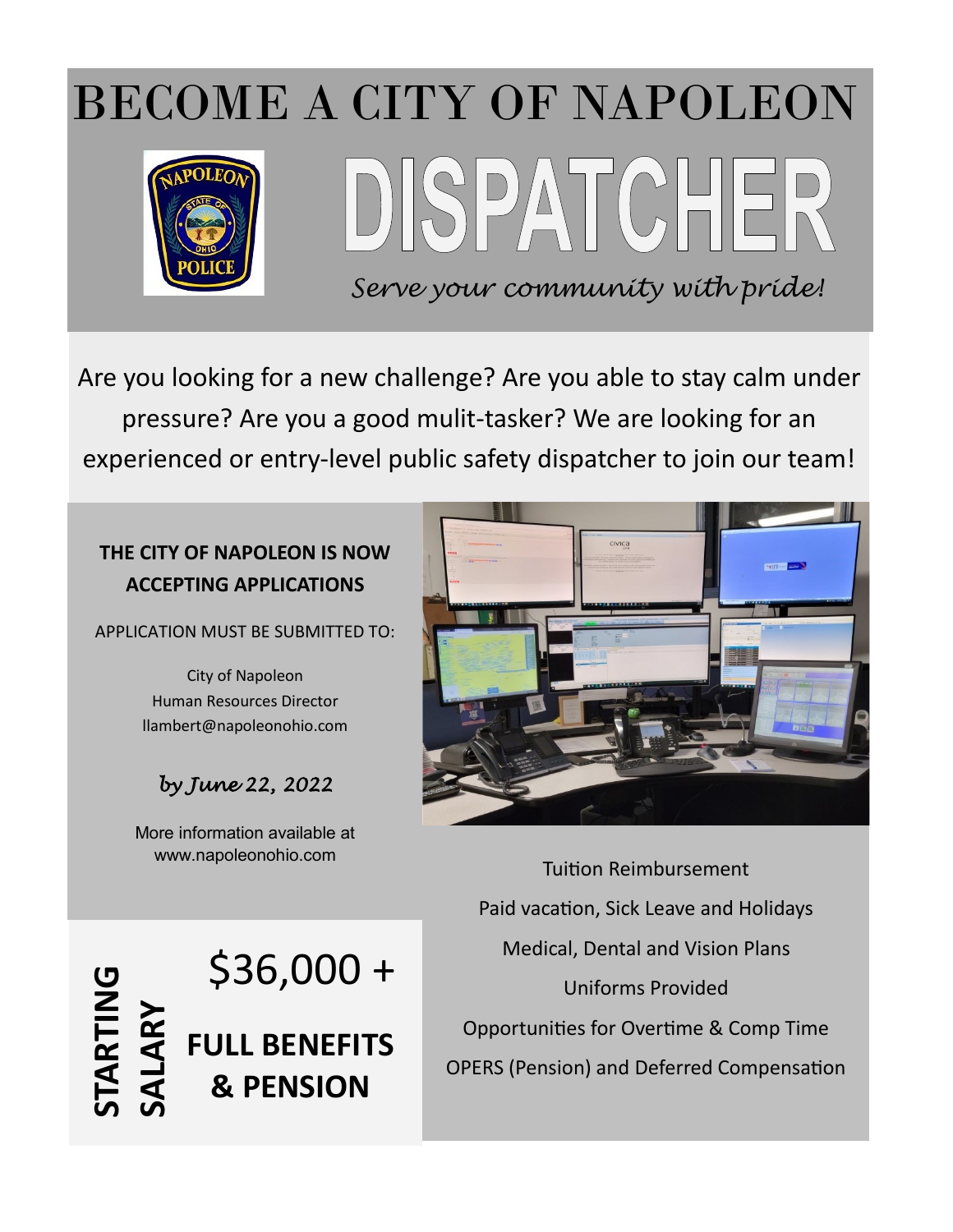#### **POLICE DISPATCHER**

The City of Napoleon is accepting applications for the position of Police Dispatcher (entry level or lateral). This position is responsible for monitoring and dispatching police officers and fire personnel; handles emergency calls; ability to work a variety of shifts; and be able to handle a high stress environment. Applicant must possess a valid State of Ohio Driver's License, pass a background investigation and be able to be licensed to access state computer systems. This is a full-time position with a pay rate of \$17.33 - \$24.24 per hour. During the 12-week field training, the pay rate will be \$15.13 per hour. Applications may be obtained from the City of Napoleon's Administration Building, 255 W. Riverview, Napoleon and at **[www.napoleonohio.com](http://www.napoleonohio.com/)**. A completed application must be submitted by 4:00 p.m. on June 22, 2022, to be considered.

#### **The City of Napoleon is an Equal Opportunity Employer.**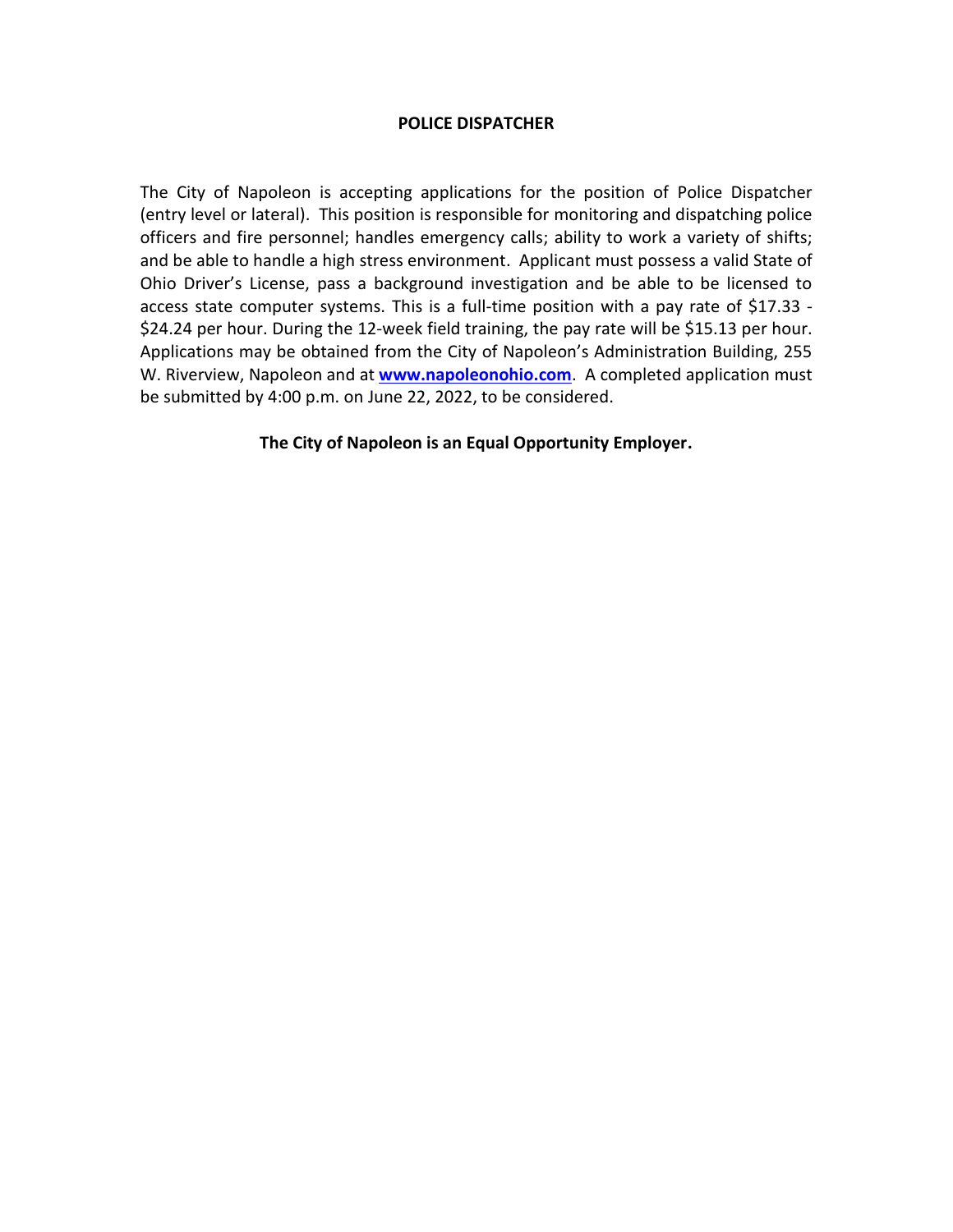## City of Napoleon

### **Dispatcher**

| Department:           | Police                       |
|-----------------------|------------------------------|
| <b>Reports To:</b>    | Chief of Police or Designee  |
| <b>FLSA Status:</b>   | Hourly (Non-Exempt)          |
| <b>Civil Service:</b> | Classified (Non-Competitive) |
| <b>Union:</b>         | <b>NPOA</b>                  |
| <b>Approved By:</b>   | Joel Mazur, City Manager     |
| <b>Last Updated:</b>  | October 26, 2016             |

#### **SUMMARY**

A Dispatcher is responsible for receiving and sending messages via radio, teletype and telephone; also performs complex technical communicative and clerical work in the use of communications equipment in the Police Department. The work is performed in accordance with a standard routine under the general supervision of the Chief of Police and/or Lieutenant. Serves as lead worker over personnel as assigned.

**ESSENTIAL DUTIES AND RESPONSIBILITIES** include the following. Other duties may be assigned as required.

- Receives and transmits radio messages and maintains the radio log.
- Monitors teletype traffic and sends teletype messages, and maintains teletype message file.
- Takes telephone calls and passes information on to appropriate personnel and makes record of calls.
- Serves as a receptionist, personally handling routine inquiries and referring problems to appropriate personnel.
- Records dispositions of arrests in traffic log.
- Receives money for parking violations and other sources.
- Performs records check.
- Takes after hours emergency calls for the electric, water and street departments.
- Issues bicycle licenses.
- Types various materials as required.
- Trains new personnel in the use of communications equipment, records keeping systems, reference material, city geography and related areas and skills.
- Performs related work as required.

#### **QUALIFICATIONS**

- Some knowledge of or willingness to learn Federal and State regulations governing transmission by radio and teletype.
- Some knowledge of the geography of the City and surrounding area.
- Ability to type 35 wpm.
- Good communication skills
- Ability to operate computer terminal
- Ability to establish and maintain effective working relationships with police officers, other agencies and the public.